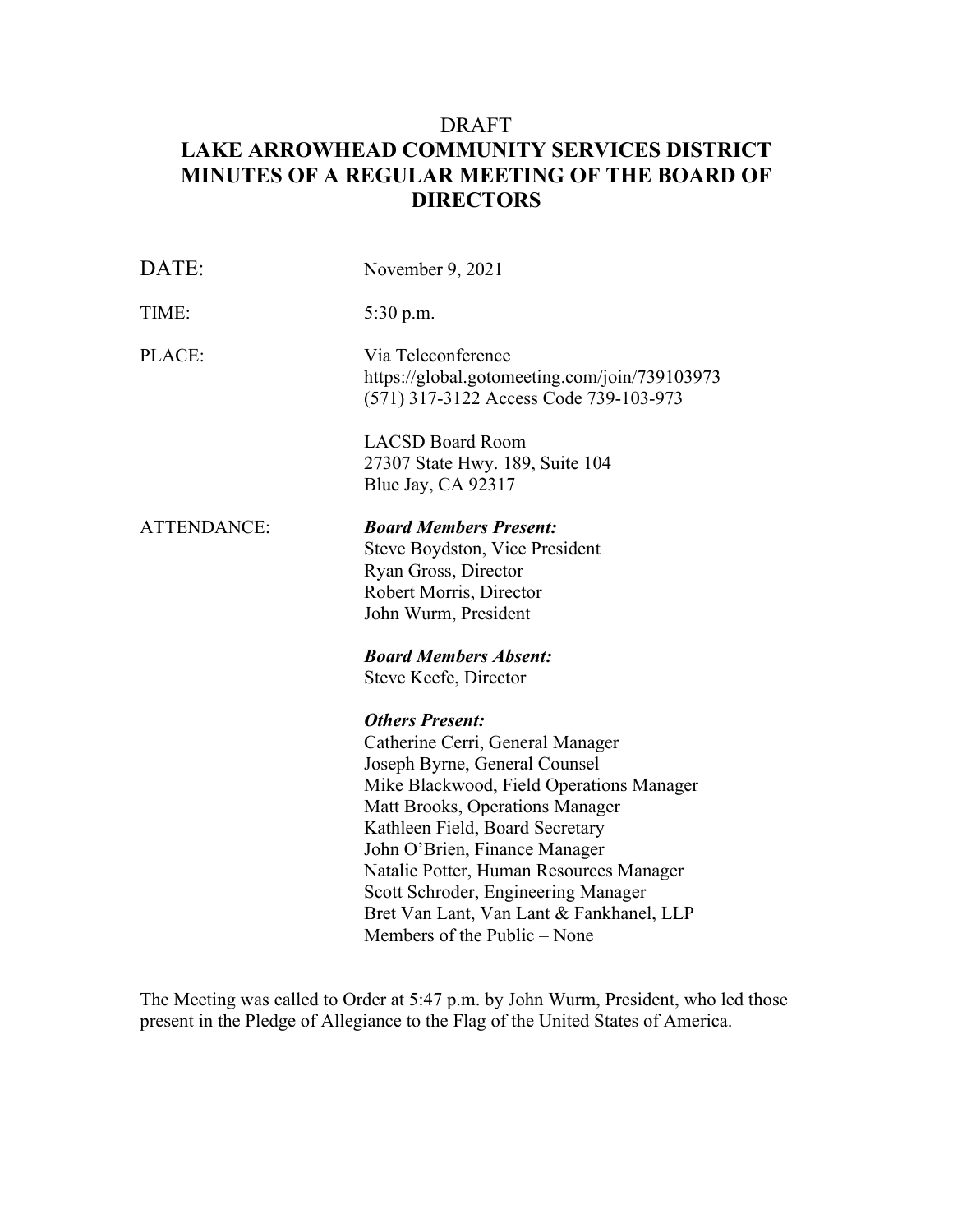# **AGENDA POSTING CERTIFICATION**

Board Secretary Field certified the proper posting of the agenda and called the roll.

### **APPROVAL OF AGENDA**

 The Board, by general consensus, approved the November 9, 2021, Regular Board Meeting agenda as presented.

### **PUBLIC COMMENT**

No written or oral public comments were received.

## **CONSENT CALENDAR**

Listed on the Consent Calendar were the following items for approval:

- **1. Consider Reaffirming Resolution No. 2021-11 and Authorizing Virtual Board and Committee Meetings Pursuant to AB 361.**
- **2. Approval of Meeting Minutes. September 28, 2021 Regular Board Meeting Minutes**
- **3. Consider Accepting Blue Jay Deck Improvements Project #217 as Complete.**
- **4. Consider Accepting the Manhole Inflow Reduction 2021 Project #225 as Complete.**
- **5. Consider Approving Fiscal Year 2021-2022 Investment Policy.**
- **6. Consider Adopting Resolution No. 2021-12 Authorizing and Directing the General Manager to Sign and File a Financial Assistance Application for a Financing Agreement for the State Water Resource Control Board for Planning, Design, and Construction of the Rimforest Planning Project.**

 Director Morris **MOVED** and Vice President Boydston **SECONDED** to approve consent calendar items, 1-6 as presented.

Ms. Field took a roll call vote as follows:

**CARRIED: AYES: Boydston, Gross, Morris, and Wurm NOES: None ABSTAIN: None**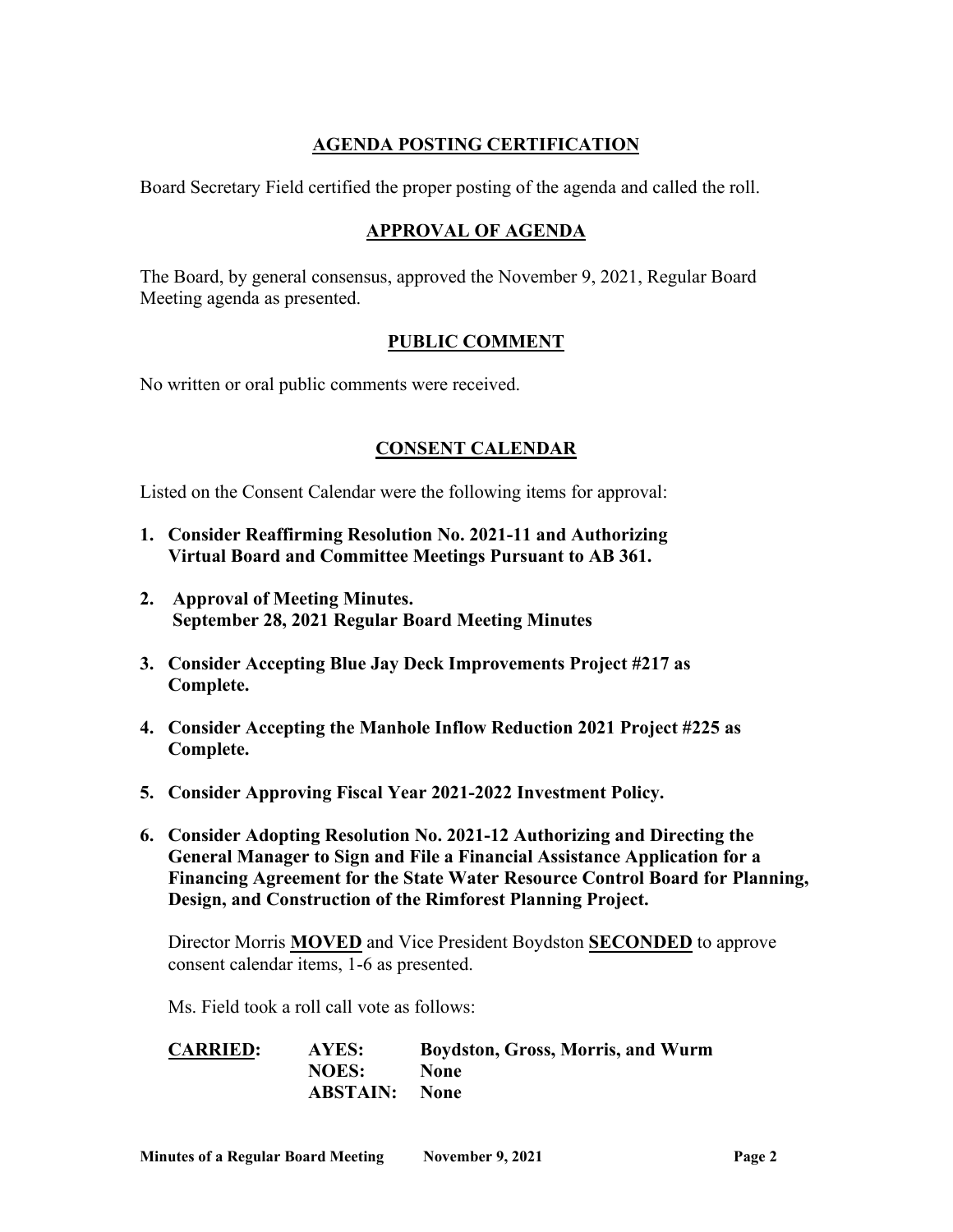### **ABSENT: Keefe**

#### **INFORMATION AND DISCUSSION ITEMS**

#### **7. Departmental Reports.**

### **a. District Engineer's Report – Capital Improvement Program Update Third Quarter 2021.**

 Mr. Schroder reviewed the third quarter Capital Improvement Program Report distributed in the agenda packet. Current under-construction projects were Blue uplifting water. The current water rate was at eighty gallons of water per minute removing the sand. The District Corporation Yard grading is in the final plan check. Spyglass Tank bypass piping was installed, and now preparing for the tank Jay Groundwater Well; Cascade was still working on the groundwater Well and and sustaining a 10.2 elevation below the surface. Two fractures were encountered, which is good, but they were getting sand in the base of the well and demo. Lake Arrowhead County Club groundwater well #2 contractor has been uplifting water from the well and getting better PH results. Antler Wildrose Waterline Replacement due to the supply changes, supplies were forty weeks out, pushing the project out to spring 2022. As a result, for the next three water projects, supplies will be procured before construction, and three projects are out to bid for procurements. Mr. Schroder responded to questions.

### **b. Field Operations Manager's Third Quarter Report.**

 He responded to questions regarding leaks and rain events. Mr. Blackwood referred to the Field Operations Manager's third-quarter report starting on page 50 of the agenda packet, detailing current maintenance activities.

### **c. Finance Manager's Fiscal Year 2021-22 Financial Statements and Cash and Investment Report for the Quarter Ended September 30, 2021.**

Mr. O'Brien stated the close of the first quarter was looking great and going well. He was impressed by the cost control of the departments and district. One area of disappointment was investment income, and he projected that the District would receive one-third of the investment income compared to last year.

#### **d. Human Resources Manager's Third Quarter Report.**

 the Customer Service Supervisor position and pointed out the new labor laws Wellness Grant Fund and was awarded \$1700.00. A refillable water bottle water Ms. Potter reported that the uniform services were successfully moved from Aramark to Overall Prudential. She announced the promotion of Bridget Ortiz to included in her report. She stated that the staff applied for the ACWA JPIA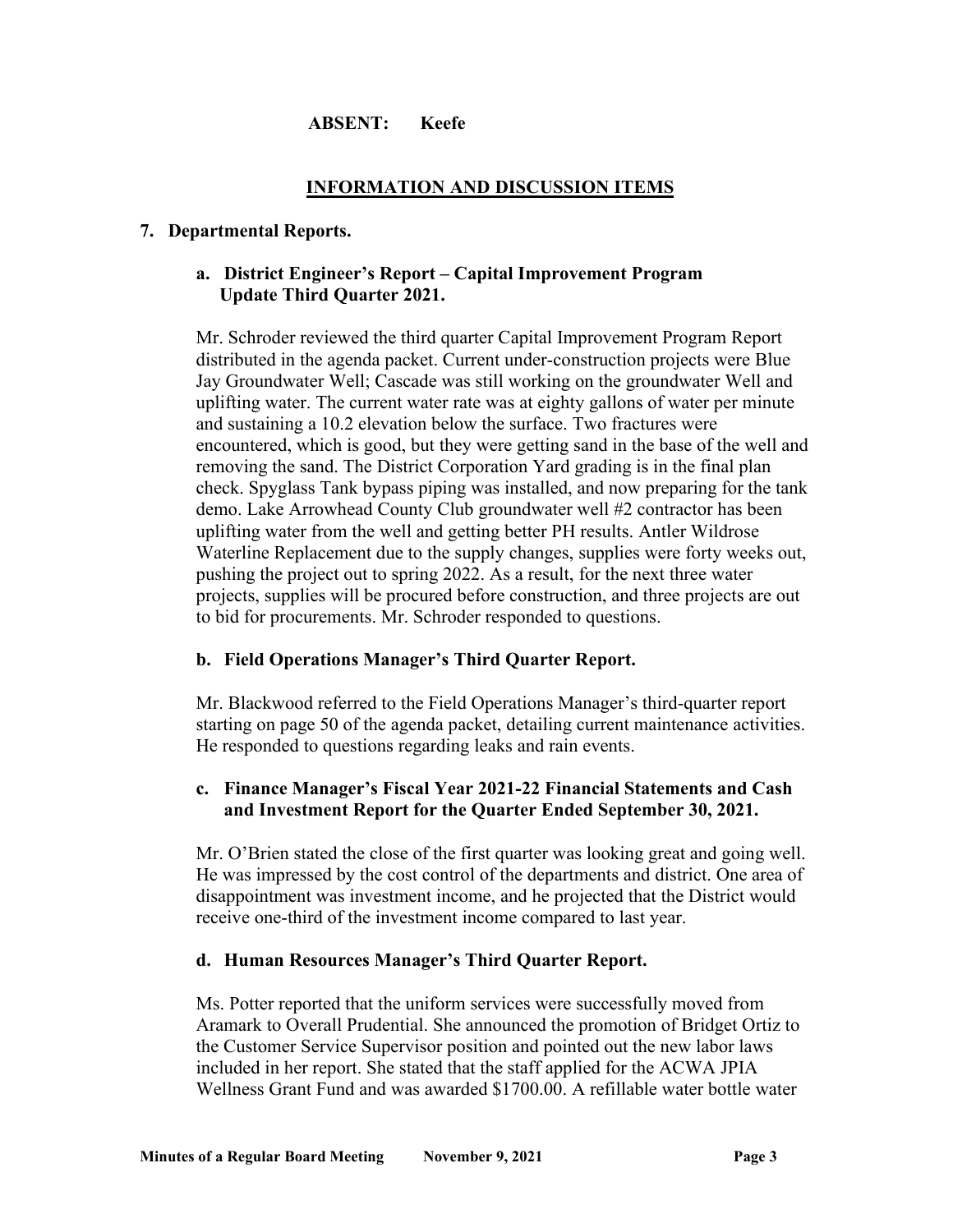and staff. station was installed at the Blue Jay Administration Building for the community

### **e. Operations Manager's Report.**

 feet. The Distirct was currently purchasing more CLAWA II water compared to last year, the intent was to take 163 acre feet this calendar year, leaving water in the Lake. Recycled water delivered to Lake Arrowhead Country Club was similar to last year, delivering 20 acre feet less this year. Mr. Brooks reported that October 2021 versus October 2020 saw a significant decrease in water consumption of 21.3%; however, compared to the first ten months of 2020, water consumption was 1.4% down. He contributed the 2020 increase in water usage to the increase in population to Lake Arrowhead in 2020. Lake draw for October 2021 was 53.50 acre feet versus October 2020 138.12 acre

### **8. General Manager's Report.**

Ms. Cerri did not have any additional information to add to her report.

## **ACTION ITEMS**

### **9. Consider Accepting and Filing of the Fiscal Year 2020-21 Comprehensive Annual Financial Report.**

 Mr. O'Brien commented that the preliminary annual results of the fiscal year 2020-21 Comprehensive Annual Financial Report were presented at the August Board annually, the district's financial statements are audited by an Independent Certified Public Accounting Firm to provide assurance to the ratepayers, bondholders, and Van Lant to go over the scope of the audit and the related findings. Mr. Van Lant's presentation on the Fiscal Year 2020-21 Comprehensive Annual Financial Report meeting. The results of the audit will be presented by the Auditor. He reported that regulatory agencies as to the accuracy of the financial reporting. He introduced Brett included the following reports: Opinion on Lake Arrowhead Community Services District Financial Statements, internal controls, and compliance that could be material to the financial statements, letter to the Board summarizing the audit process, appropriations limit, opinion on financial statements, and the Auditor's responsibilities. Mr. Van Lant stated the District received an unmodified (clean) opinion and no findings. Mr. O'Brien and Mr. Van Lant responded to questions.

 Following Board consideration, Director Morris **MOVED** and Vice President Boydston **SECONDED** to accept, file, and authorize the Comprehensive Annual

Financial Report for Fiscal Year 2020-21. Ms. Field took a roll call vote as follows: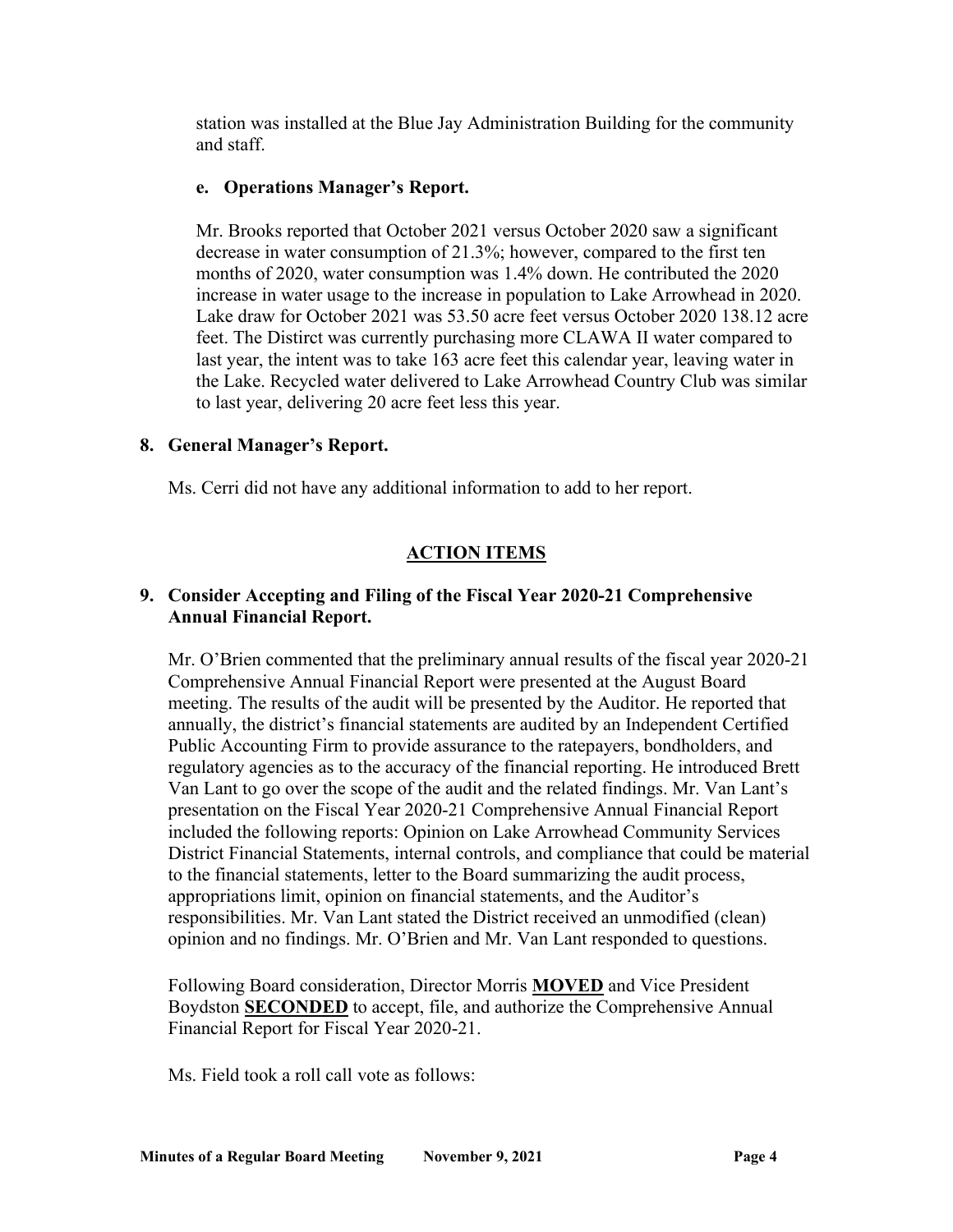| <b>CARRIED:</b> | AYES:                | <b>Boydston, Gross, Morris, and Wurm</b> |
|-----------------|----------------------|------------------------------------------|
|                 | <b>NOES:</b>         | <b>None</b>                              |
|                 | <b>ABSTAIN:</b> None |                                          |
|                 | <b>ABSENT:</b> Keefe |                                          |

#### **10. Consider Approving Purchase of 2-Way Radio Equipment Procurement Project No. J103.**

 Mr. Brooks reported that the District received notice on March 12, 2021, of the eligible purchase of the 2-way radio equipment at the cost of [\\$97,688.00](https://97,688.00). The combined total would be [\\$261,413.44](https://261,413.44), leaving a remaining balance of \$[35,586.26](https://35,586.26) to be expended by March 31, 2022. Staff was currently evaluating District needs to find which includes taxes, delivery, and installation of equipment. approval for the Cal OES Community Power Resiliency Allocation Special District Program for [\\$300,000.00](https://300,000.00). The funds can be used for the procurement of various grant-eligible items. He went over the board-approved first grant-eligible purchase of the two new generators. The action item before the Board was the second grantthe best use for the remaining available funds. Board members posed various questions and suggested purchasing interchangeable batteries for the handheld radios and looking into warranties or extended warranties from the manufacturers. The recommendation was to purchase fifty-five new mobile radios, sixty-two new handheld radios, one new repeater, and necessary components from Advanced Communication systems for their low responsive and responsible bid of \$[97,600.00,](https://97,600.00)

 Following Board consideration, Director Morris **MOVED** and Vice President Boydston **SECONDED** to approve the expenditure of \$[97,600.00](https://97,600.00) of the grant money for the purchase of fifty-five new mobile radios, sixty-two new handheld radios, one new repeater, and necessary components from Advanced Communication systems and to thank Ms. Cerri.

Ms. Field took a roll call vote as follows:

| <b>CARRIED:</b> | AYES:                | <b>Boydston, Gross, Morris, and Wurm</b> |
|-----------------|----------------------|------------------------------------------|
|                 | <b>NOES:</b>         | <b>None</b>                              |
|                 | <b>ABSTAIN:</b> None |                                          |
|                 | <b>ABSENT:</b>       | – Keefe                                  |

#### **11. Consider Approving a Contract to Conduct a Compensation Study.**

 stated Requests for Proposal were sent to nine firms, and she received three proposals Ms. Cerri reported that the Managers, Supervisors, Confidential Employee Unit (MSCEU) Memorandum of Understanding (MOU) agreed to conduct a compensation study before the next negotiation. The deadline to complete it is March 2022. She back, noting all were comparable. Regional Governmental Services was the lowest bid received. The price for the MSCEU was [\\$19,200.00](https://19,200.00). Ms. Cerri responded to a series of questions. A Board member commented that the compensation study should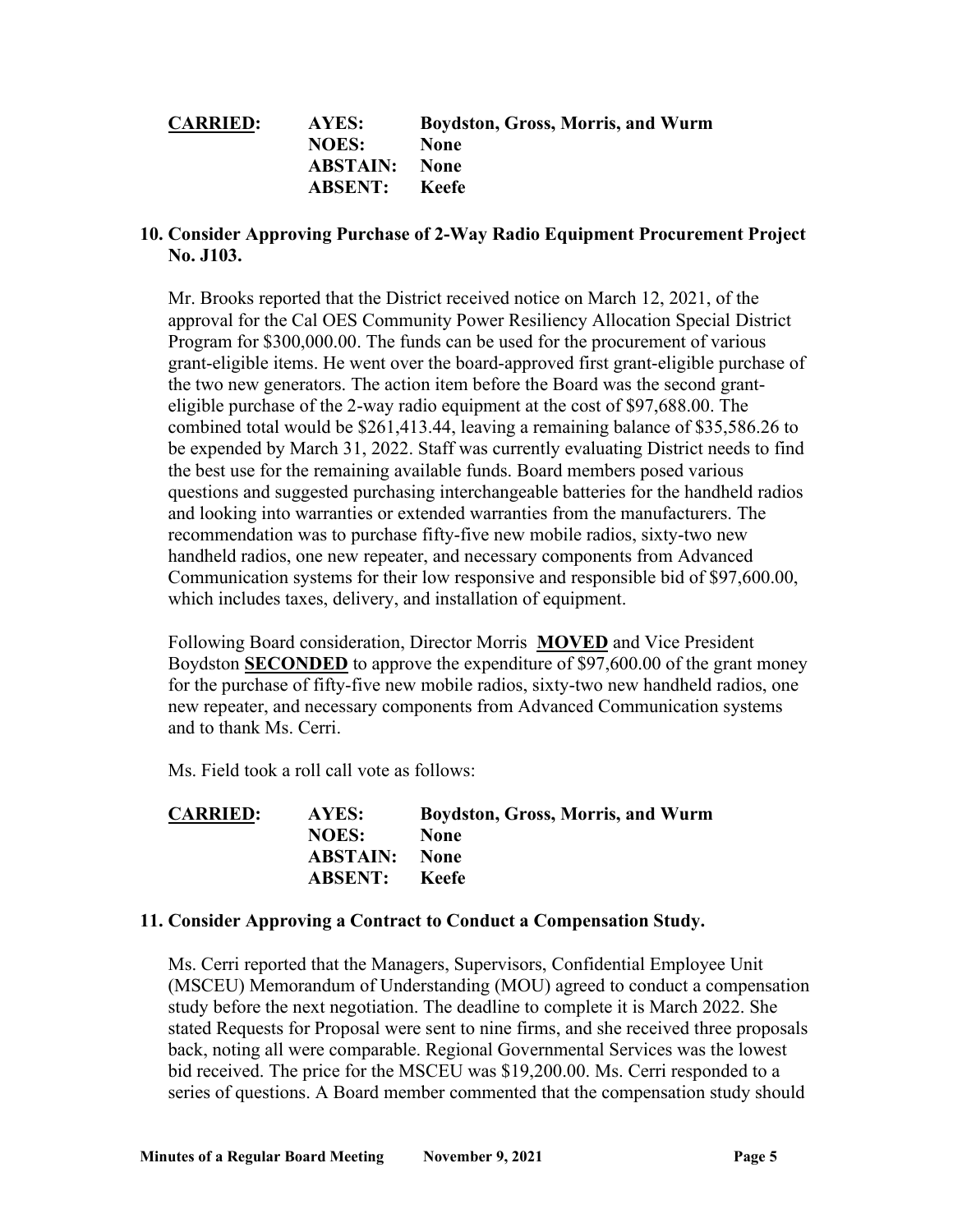cost of the study and did not see the benefit. The Board member suggested going to the Unit and offering compensation to each member and suggested removing the He further commented that it would be appropriate to discuss whether to move to no study or find an alternative. The consensus of the Board was to take no action be done for the whole District. Another Board member expressed concern about the compensation study from subsequent negotiations. The Board member pointed out that public employee compensation was public information and can be located on the State's website. Other options were discussed. Ms. Cerri stated that the Board could negotiate with the Unit. Mr. Byrne reiterated that it was a requirement in the MOU; if they do not want to negotiate, we should comply and move forward with the study. forward with the study or not and then decide how to proceed after the discussion. Another Board member also agreed that the Unit should be compensated if they agree on this item.

#### **BOARD MEMBER MEETINGS**

No Board members requested to attend any meetings.

#### **BOARD MEMBER COMMENTS**

There were no Board member comments.

#### **CLOSED SESSION**

 announced that he would be recusing himself from item 2, stating that he was Mr. Byrne, and Ms. Field went into the Closed Session to discuss items 1-2 at approximately 6:07 p.m. Immediately following the announcement of the Closed Session, President Wurm Arrowhead Woods Architectural Committee, Inc. Attorney. The Board, Ms. Cerri,

 **1. Conference with Legal Counsel – Existing Litigation**  Paragraph (1) of subdivision (d) of Section 54956.9 Name of case: The City of Hesperia v. Lake Arrowhead Community Services District, et al., Case No. CIVIDS2019176

President Wurm departed the meeting at approximately 7:01 p.m.

 Under negotiation: Price and terms of the lease **2. Conference with Real Property Negotiators.**  Property: 27307 Hwy. 189, Blue Jay, CA 92317 Agency negotiator: Catherine Cerri, General Manager Negotiating parties: Arrowhead Woods Architectural Committee